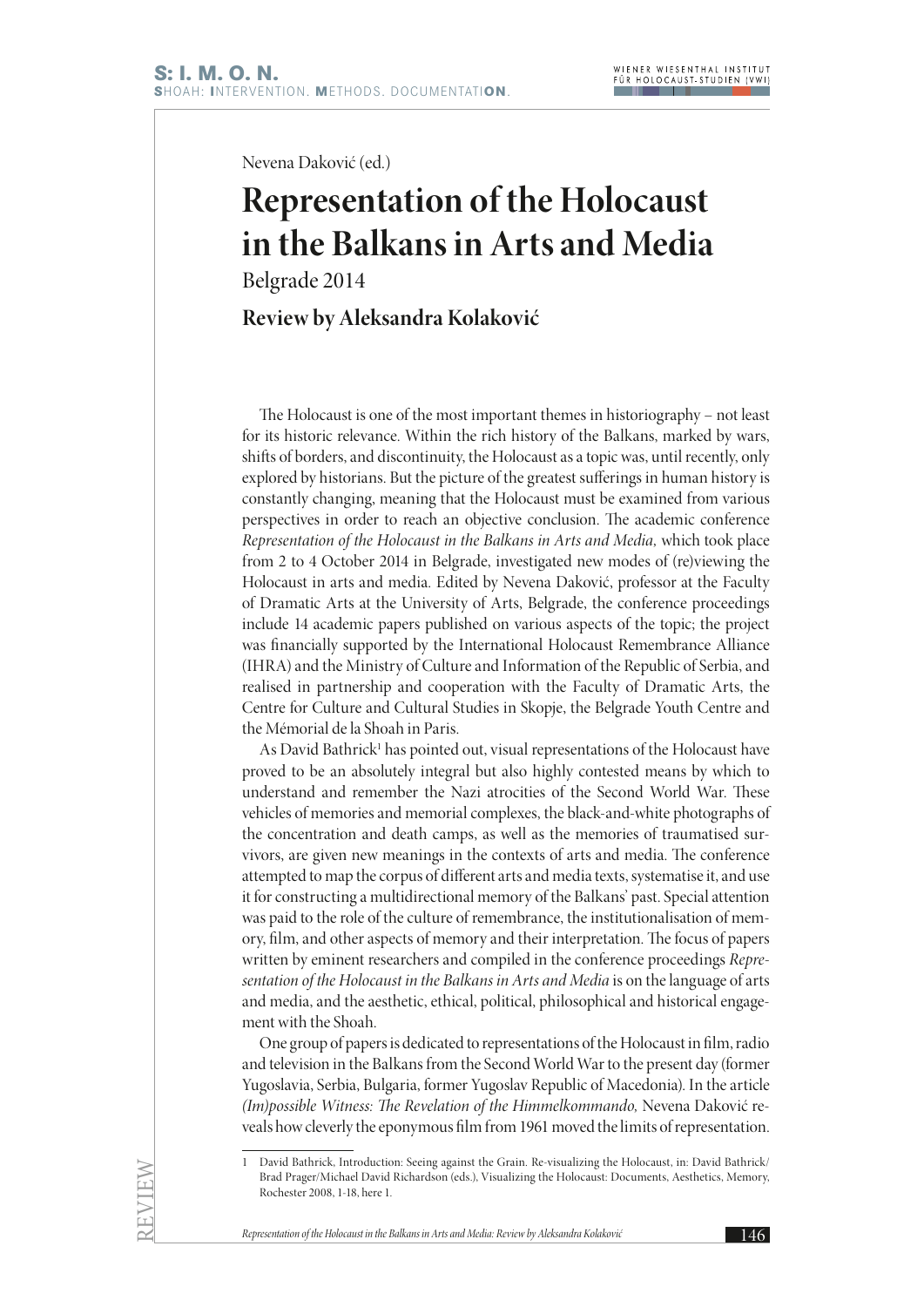The crucial point for Daković is that, through its concept of overt confrontation, the film faces the viewer with the Shoah, trauma, and testimony through the lamination of facts, memories and fiction from three-time perspectives.

In her contribution *The Modest Presence of the Holocaust and Jewish people in Bulgarian Cinema: Facts and Reason*, Gergana Doncheva addresses the problematic issue of the official interpretation of the Holocaust in film and cultural memory in Bulgaria. Doncheva summarises that the scarcity of representation depicting the Holocaust in Bulgarian cinema results from the Holocaust's ambivalent status in Bulgarian history.

Most of the researchers who published their papers in *Representation of the Holocaust in the Balkans in Arts and Media* dealt with the Holocaust in the context of the sites of memory in the sense of Pierre Nora's *lieu de mémoire*. They used the theory of cultural memory, i.e. the process of cultural memorisation, the representation of the past and the way it shapes the future.

As they point out in *Holocaust Sites of Remembrance in Macedonia: How Do We Learn about the Holocaust, or What Should be Remembered to Prevent it From Happening Again,* Mishel Pavlovski and Loreta Georgievska Jakovleva believe that only objective historical facts can reveal the 'true' picture of the Holocaust and that diverse forms of perception of genocide should be given the "right to be heard".

In their paper *From the Contested Past to the Neglected Present: the Cultural Politics of Memory of Belgrade's Staro Sajmište (The Old Fairground)*, Milena Dragićević-Šešić and Ljiljana Rogač-Mijatović explore the concepts and methodologies of cultural politics and curated memory through postmemory and memorial sites; *Staro Sajmište* is the concentration and extermination camp where almost the half of all Serbian Jews were killed by the Nazis. The authors regard this site as a multilayered keeper of memory and paradigmatic space that displays Belgrade's disrupted memories. They also offer an interesting new vision for the future of the Memorial Centre: *Staro Sajmište* could contribute as a group or minority remembrance site to the collective memory of the Serbian (majority) population.

The perception of the Holocaust is essentially based on personal experience or the recomposition of personal experience. Written by Mirjana Nikolić, the paper *The Art of Radio Drama as a Representation of the Holocaust: Searching in Ashes, Radio Beograd (1985)* focuses on personal experience in the light of the necessity of moral choice in the drama *Traganje po pepelu (Searching in the Aches).*

Dragana Stojanović and Vera Mevorah examine the Holocaust from a postmemorial perspective, i.e. not only as the memory of an occurrence but as the memory of the period prior to the Holocaust. Their paper *Portraits and Memory of the Jewish Community in Serbia before the Holocaust: Facing the inscription of the Holocaust in the postmemory media representation contexts* deals with some of the issues that came with the representation of the Holocaust in the public online archive, including interviews, photographs and video material collected.

Aleksandra Milovanović's paper *Images of Jasenovac: Rethinking Use of Archive Footage and Voice-over Narration in Documentary Films* addresses the issues of documentary programs and representation of political, social, cultural and historical processes, especially during the wars in former Yugoslavia. The author researched documentary programs produced by Serbian television between 1990 and 1995, archival footage about the tribulations suffered in Jasenovac, the largest concentration camp in the Independent State of Croatia during the Second World War.

In *The Anthropological and Ideological Reading of the Holocaust in Hranjenik (The Fed One)*, Boris Petrović writes that film art delivers a rarely powerful and ideolo-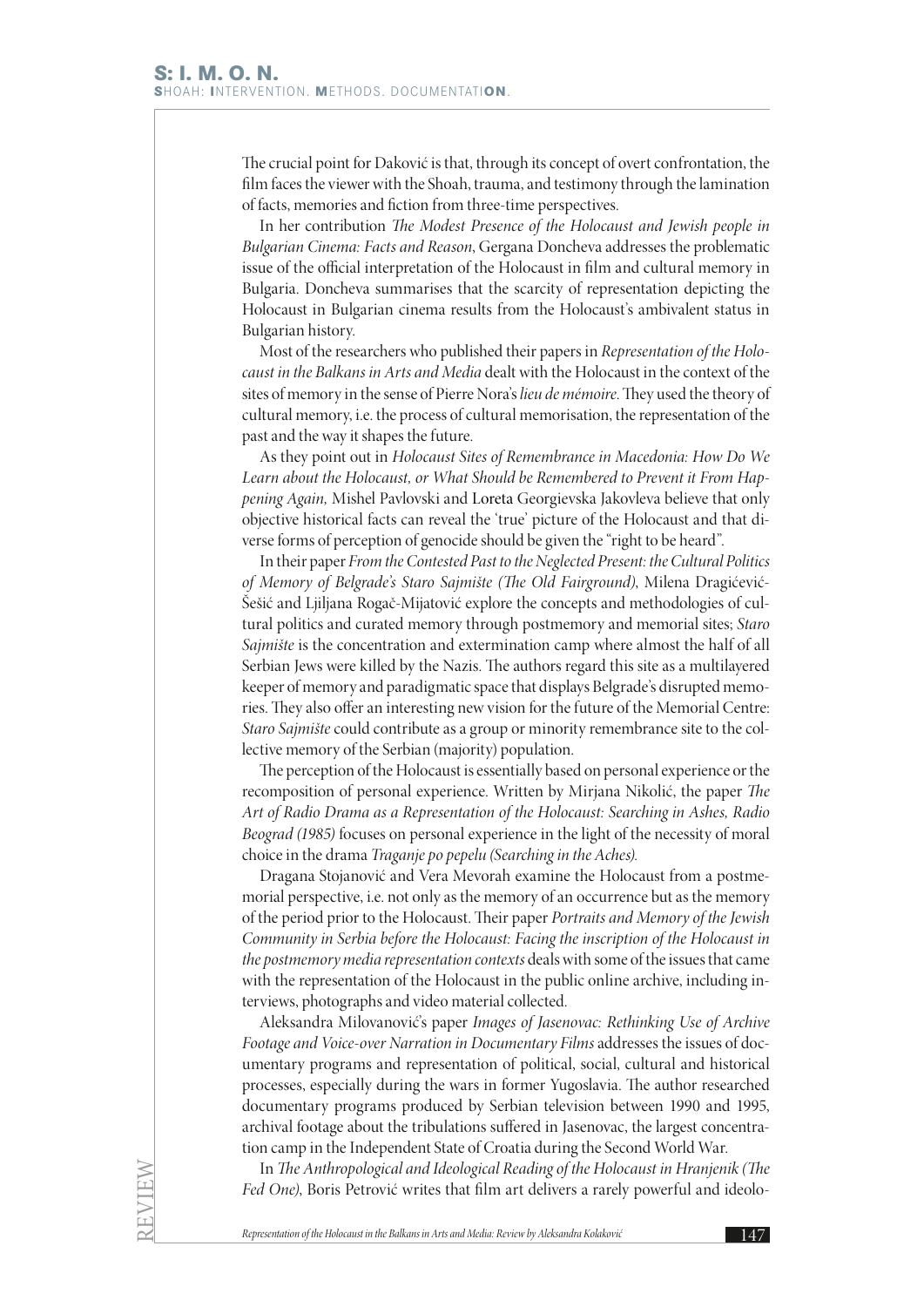gically charged message, especially if we consider the symbolic power of the Holocaust in all its implications.

Cultural policy and memory policy, as well as their different strategies of forgetting in the Balkans, were at the heart of the conference *Representation of the Holocaust in the Balkans in Arts and Media*. Zlatko Popovski's paper *The Holocaust and Cultural Memory: The Role of the Media and the Arts in the Holocaust Profiling* discusses cultural memory in interaction with media and arts, with a focus on the victims of the Holocaust in Macedonia.

Starting from Aleida and Jan Assmann's theory of memory, Nataša Delač wrote the case study *Remembering the Novi Sad Raid: the Film The Monument by Miroslav Antić* based on a mixture of collective and individual memories of the Novi Sad raid during the Second World War.

Memory is never shaped in a vacuum; therefore, it is important to explore the ways in which information on the Holocaust is distributed in a culture through media. In *Representation of the Holocaust in Comics and Graphic Novels*, Lazar Jovanović comments on the ties between the narrative strategies of Holocaust representation in two pieces produced by Serbian authors – *The letters of Hilda Daitch*, drawn and written by Aleksandar Zograf, and *Triangle Rose*, drawn by Milorad Vicanović in cooperation with the writer Michel Dufranne – and their relation to Art Spiegelman's graphic novel *Maus.*

In her case study *Places of Suffering, Sites of Memory and Digital Media*, Biljana Mitrović gives a review and analysis of the paths and contents of digital media in presenting and contextualising places of suffering, memorial parks and monuments in Serbia (Jajinci, Museum of the Banjica Concentration Camp, Topovske Šupe, Staro Sajmište).

Tijana Lukić sheds a light on the role of music in the reconstruction of collective memory of the Holocaust in the area of digital media *(Reinterpretation of the Past in the Digital Media: Staro Sajmište in the New Media Space and the Role of Music in the Reconstruction of Collective Memory)*.

Paul Bernard-Nauraud deals with visual arts and art history in the aftermath of Auschwitz *(Auschwitz and its After-Images: an Approach to the Visual Arts and Art History)*. He argues that Auschwitz, understood as equivalent to the Holocaust and its memory, influenced modern art in two different ways: it produced the artistic trends of modernity and provoked a rupture with them.

*Representation of the Holocaust in the Balkans in Arts and Media* offered a comprehensive overview of significant facts and events related to the multiple ways in which the 'Final Solution' was implemented in the Balkans. The reconstruction of the past in arts, film, media and ordinary life may lead to a serious distortion of history and yield ideologically deviating versions of the Holocaust. The conference offered new insights, topics and debates, as well as a new perception and perspective of the joint past of the Balkans. The papers were well-presented, solidly substantiated and of great social relevance. *Representation of the Holocaust in the Balkans in Arts and Media* gave an idea of the importance of preserving memory in the Balkans' modern states by enabling the production of contemporary – and by preserving existing – media texts on the Holocaust in the Balkans. Nourishing cultural memory represents an important step towards keeping up the tolerance and stability in the region.

The contributions to the conference were compiled in accordance with contemporary methodological requirements in the conference proceedings, which provide valuable knowledge about the horrors of the Holocaust. They contain the papers of both highly acclaimed and young scholars, thus enabling an intergenerational dia-

*Representation of the Holocaust in the Balkans in Arts and Media: Review by Aleksandra Kolaković* 148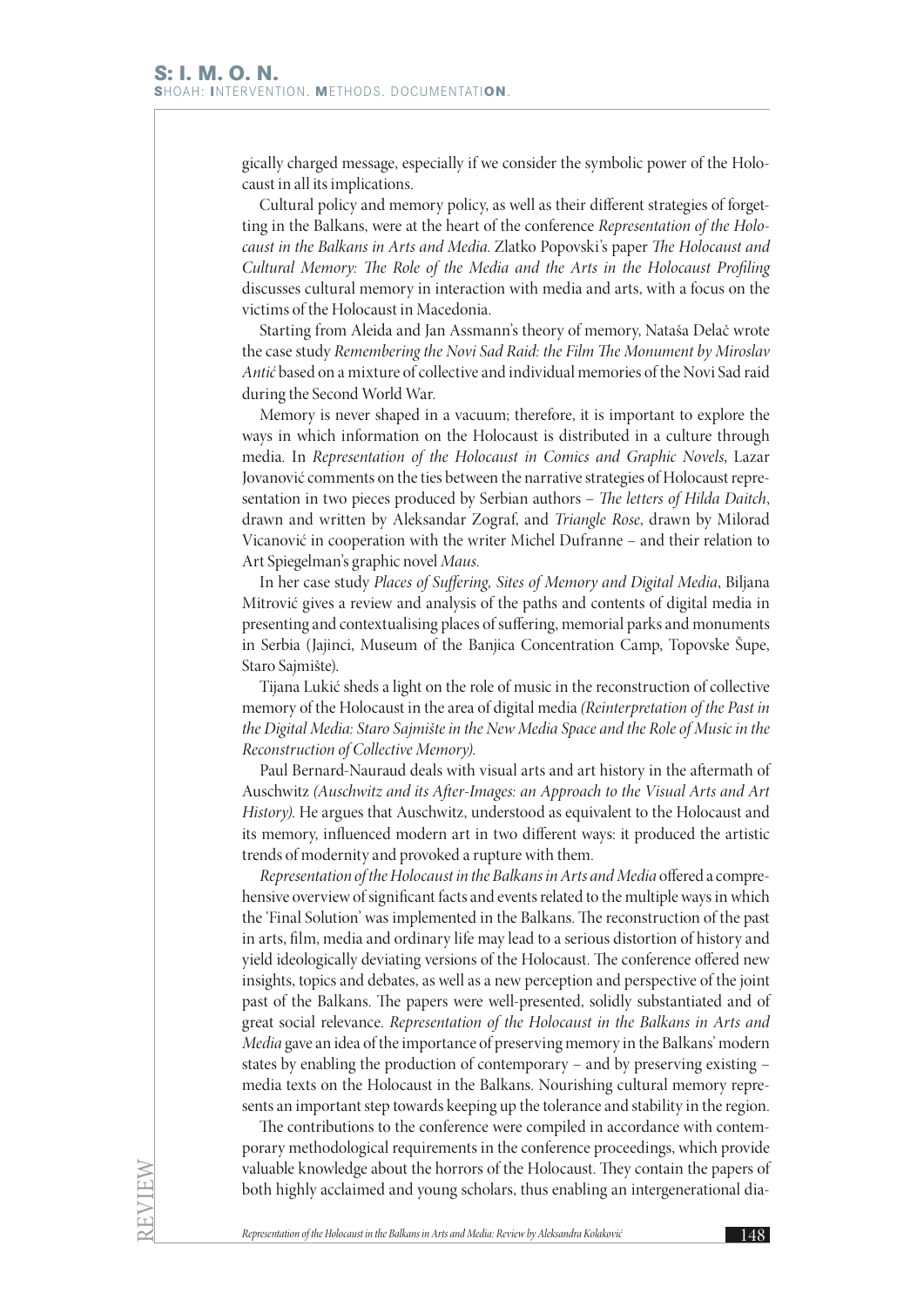logue and exchange of ideas and opinions. Because of their readability and attractive design, the conference proceedings of *Representation of the Holocaust in the Balkans in Arts and Media* will be read not only by film and media scholars and historians, but by a broader audience.